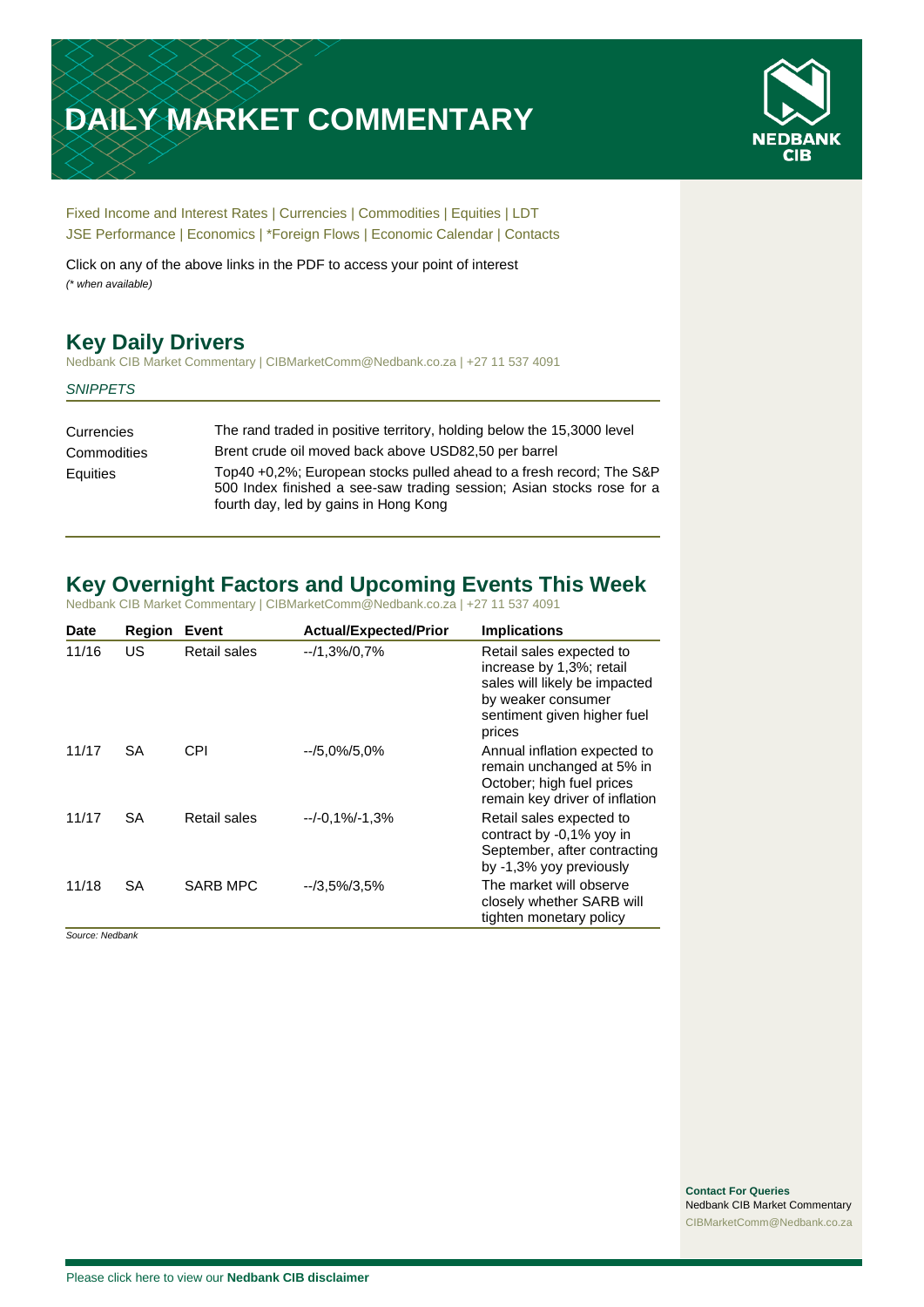## <span id="page-1-0"></span>**Fixed Income and Interest Rates**

Bond flow sales |+2711 535 4021 | Corporate Money Markets | +2711 535 4007 | Business Bank Money Markets | +2711 535 4006

| <b>Bonds</b>                                                                                                    | <b>Last price</b>                                        | Δ<br>1d                                                       | Δ<br><b>MTD</b>                                                             | Δ<br><b>YTD</b>                                                 | Δ<br>12Month                                                     | <b>MTD</b> trend                |
|-----------------------------------------------------------------------------------------------------------------|----------------------------------------------------------|---------------------------------------------------------------|-----------------------------------------------------------------------------|-----------------------------------------------------------------|------------------------------------------------------------------|---------------------------------|
|                                                                                                                 | %                                                        | bps                                                           | bps                                                                         | bps                                                             | bps                                                              |                                 |
| R2023-1,3 yrs<br>R186-5,1 yrs<br>R2030-8,2 yrs<br>R2048-26,3 yrs<br>US 10 yr<br><b>UK 10 yr</b><br>German 10 yr | 5,27<br>7,97<br>9,40<br>10,50<br>1,60<br>0,96<br>$-0,23$ | $-3,80$<br>$-3,35$<br>3,20<br>0,60<br>$-1,46$<br>5,00<br>3,00 | $-29,30$<br>$-20,35$<br>$-22,10$<br>$-32,70$<br>4,69<br>$-7,00$<br>$-12,30$ | 75,20<br>130,45<br>66,50<br>$-30,00$<br>68,60<br>76,70<br>34,00 | 114,20<br>105,35<br>60,50<br>$-58,10$<br>69,39<br>62,60<br>31,80 | ψ<br>ψ<br>ψ<br>ψ<br>φ<br>ψ<br>ψ |
| Japan 10 yr                                                                                                     | 0,08                                                     | 1,00<br>Δ                                                     | $-2,30$<br>Δ                                                                | 5,50<br>Δ                                                       | 5,50<br>Δ                                                        | ψ                               |
| <b>Money Market</b>                                                                                             | <b>Last price</b>                                        | 1d                                                            | <b>MTD</b>                                                                  | <b>YTD</b>                                                      | 12Month                                                          | <b>MTD</b> trend                |
|                                                                                                                 |                                                          |                                                               |                                                                             |                                                                 |                                                                  |                                 |
|                                                                                                                 | $\frac{9}{20}$                                           | bps                                                           | bps                                                                         | bps                                                             | bps                                                              |                                 |
| SA repo rate                                                                                                    | 3,50                                                     | 0,00                                                          | 0,00                                                                        | 0,00                                                            | 0,00                                                             | ۰                               |
| SA prime rate                                                                                                   | 7,00                                                     | 0,00                                                          | 0,00                                                                        | 0,00                                                            | 0,00                                                             | ۰                               |
| SA CPI (MTD = previous month)                                                                                   | 5,00                                                     |                                                               | 10,00                                                                       | 190,00                                                          | 200,00                                                           | ۸                               |
| SA 3m JIBAR                                                                                                     | 3,68                                                     | 0.00                                                          | 0.00                                                                        | 4,10                                                            | 35,00                                                            | ۰                               |
| SA 3m NCD                                                                                                       | 3,68                                                     | 0,00                                                          | 0,00                                                                        | 5,00                                                            | 35,00                                                            | ٠                               |
| SA 6m NCD                                                                                                       | 4,45                                                     | $-2,50$                                                       | 5,00                                                                        | 57,50                                                           | 105,00                                                           | ۸                               |
| SA 12m NCD                                                                                                      | 5,25                                                     | $-7,50$                                                       | 0,00                                                                        | 117,50                                                          | 167,50                                                           | ٠                               |
| US 3m LIBOR                                                                                                     | 0,16                                                     | $-0,10$                                                       | 2,28                                                                        | $-8,34$                                                         | $-6,60$                                                          | φ                               |
| UK 3m LIBOR                                                                                                     | 0,11                                                     | $-0,84$                                                       | $-11,98$                                                                    | 8,30                                                            | 6,56                                                             | ψ                               |
| Japan 3m LIBOR                                                                                                  | $-0.09$                                                  | 0,02                                                          | $-0,68$                                                                     | $-0,73$                                                         | 1,23                                                             | ψ                               |

| <b>FRAs and Swaps</b>            | Last price     | Δ<br>1d  | Δ<br><b>MTD</b> | Δ<br><b>YTD</b> | Δ<br>12Month | <b>MTD</b> trend |
|----------------------------------|----------------|----------|-----------------|-----------------|--------------|------------------|
|                                  | %              | bps      | bps             | bps             | bps          |                  |
| 3X6 FRA                          | 4,26           | 0,00     | $-8,00$         | 95,00           | 105,50       | ψ                |
| 6X9 FRA                          | 4,72           | 0,00     | 4,00            | 3,00            | 4,00         | ٨                |
| 9X12 FRA                         | 5,33           | 0,00     | $-20,00$        | 200,50          | 196,50       | ψ                |
| 18X21 FRA                        | 6,52           | 0,00     | $-26,50$        | 273,00          | 268,00       | ψ                |
| SA 2yr Swap                      | 5,37           | $-1,20$  | $-18,40$        | 181,50          | 185,10       | ψ                |
| SA 3yr Swap                      | 5,90           | $-6,95$  | $-21,20$        | 198,80          | 197,30       | ψ                |
| SA 5yr Swap                      | 6,53           | $-2,05$  | $-31,55$        | 178,20          | 166,57       | ψ                |
| SA 10yr Swap                     | 7,63           | 4,50     | $-26,00$        | 103,50          | 87,00        | ψ                |
| SA 15yr Swap                     | 8,04           | 3,70     | $-31,80$        | 59,20           | 38,70        | J                |
|                                  |                |          |                 |                 |              |                  |
|                                  |                | Δ        | Δ               | Δ               | Δ            | <b>MTD</b> trend |
| <b>Spreads</b>                   | Last price     | 1d       | <b>MTD</b>      | <b>YTD</b>      | 12Month      |                  |
|                                  | $\frac{9}{20}$ | bps      | bps             | bps             | bps          |                  |
| 2v10v                            | $-2,26$        | $-5,70$  | 7,60            | 78,00           | 98,10        | ۸                |
| 3v10y                            | $-1,73$        | $-11,45$ | 4,80            | 95,30           | 110,30       | ♠                |
| R2030-R2023                      | 4,13           | 7,00     | 7,20            | $-8,70$         | $-53,70$     | φ                |
| R2048-R2030                      | 1,10           | $-2,60$  | $-10,60$        | $-96,50$        | $-118,60$    | ψ                |
| 5y-R2030                         | $-2,87$        | $-5,25$  | $-9,45$         | 111,70          | 106,07       | ψ                |
| 10y-R2030                        | $-1,77$        | 1,30     | $-3,90$         | 37,00           | 26,50        | ψ                |
| 15y-R2030                        | $-1,36$        | 0,50     | $-9,70$         | $-7,30$         | $-21,80$     | ψ                |
| SA 5yr CDS spread - basis points | 194,00         |          | $-18,50$        | $-14,00$        | $-29,00$     | ψ                |

#### **US 10 Year Yield SA 10 Year Yield**



*Source: Bloomberg, Nedbank Source: Bloomberg, Nedbank*

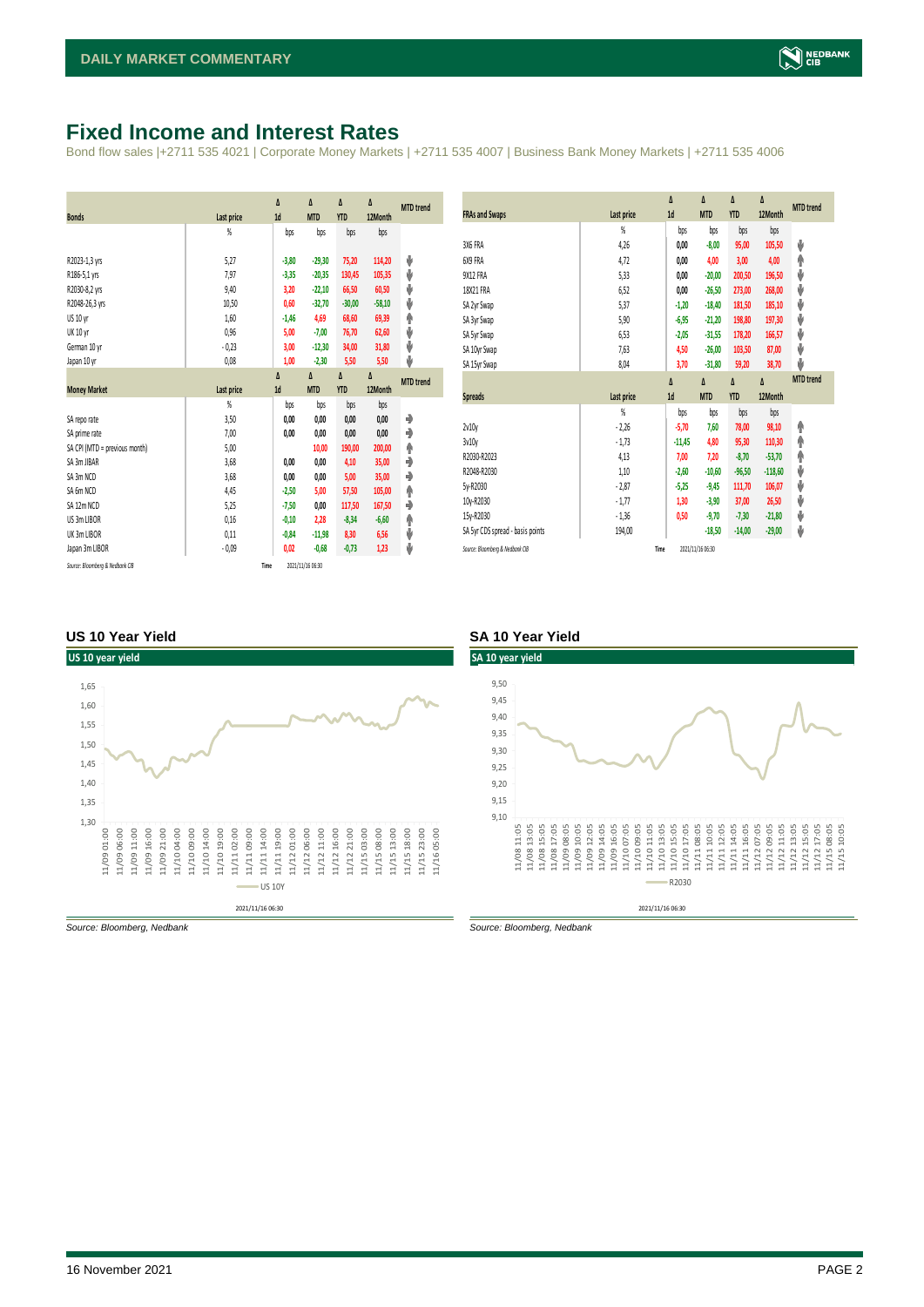

### <span id="page-2-0"></span>**Currencies**

Business Banking FX | +27 11 535 4003 | Corporate FX | +2711 535 4002 | Institutional FX | +011 535 4002

- The new week got underway with the rand trading in the low 15,30s. The local unit savoured another positive session, posting steady gains to reach a best level of 15,1550 on the day, although ending the session marginally off its best levels at 15,2450. The overnight sessions were again quiet, and this sees the rand currently trading at 15,2025, the EURZAR trading at 17,3050 and the GBPZAR currently at 20,4050.
- The international markets saw the EURUSD trading on the back foot for much of the session, drifting below the 1,1400 level to reach a low of 1,1357 on the day; this morning, it is currently trading at 1,1385. The GBPUSD held relatively steady; this morning, it is currently trading at 1,3430. Gold has also posted gains as the levels of global tension have escalated; this morning, it is currently trading at 1 866,75.
- Data releases scheduled for today: locally, there are no scheduled releases; from Europe, we have French CPI and GDP and employment for the Eurozone, and the ECB's Lagarde is scheduled to speak. From the US, we have retail sales, import and export prices, industrial production, capacity utilisation and business inventories.
- The rand traded positively yesterday, although not dramatically so, closing below the 15,3000 technical support. The market focus remains on the SARB MPC, although there does not appear to be a consensus view yet on any action from the central bank.

|                                 |            | $X\Delta$ | X <sub>A</sub>   | $% \Delta$ | $% \Delta$ | <b>MTD</b> trend | <b>USD trend</b>    |
|---------------------------------|------------|-----------|------------------|------------|------------|------------------|---------------------|
| <b>Majors</b>                   | Last price | $-1d$     | <b>MTD</b>       | <b>YTD</b> | 12Month    |                  |                     |
| GBPUSD                          | 1.34       | 0,10      | $-1,85$          | $-1,76$    | 1.74       | ÷                | USD strength        |
| <b>EURUSD</b>                   | 1,14       | 0,11      | $-1,53$          | $-6,84$    | $-3,97$    | ÷                | USD strength        |
| <b>USDJPY</b>                   | 114,14     | 0.02      | 0.17             | $-9,54$    | 8,38       | ٠                | USD strength        |
| <b>USDAUD</b>                   | 1,36       | $-0,07$   | 2,27             | 4,65       | $-0,41$    | ۸                | USD strength        |
|                                 |            | $X\Delta$ | $X\Delta$        | $% \Delta$ | $% \Delta$ | <b>MTD</b> trend | ZAR trend           |
| <b>Rand crosses</b>             | Last price | $-1d$     | <b>MTD</b>       | <b>YTD</b> | 12Month    |                  |                     |
| <b>USDZAR</b>                   | 15,19      | $-0,34$   | $-0,32$          | 3,28       | $-0,94$    | ÷                | ZAR strength        |
| GBPZAR                          | 20,40      | $-0,23$   | $-2,28$          | 1,54       | 0,82       | v                | ZAR strength        |
| EURZAR                          | 17,29      | $-0,22$   | $-1,80$          | $-3,83$    | $-5,12$    | v                | ZAR strength        |
| AUD7AR                          | 11,17      | $-0.27$   | $-2,58$          | $-1,21$    | $-0,35$    | v                | ZAR strength        |
| ZARJPY                          | 7,51       | 0,33      | 0,53             | 6,43       | 9,22       | ٨                | ZAR strength        |
|                                 |            | $X\Delta$ | $X\Delta$        | $% \Delta$ | $% \Delta$ |                  |                     |
| <b>African FX</b>               | Last price | $-1d$     | <b>MTD</b>       | <b>YTD</b> | 12Month    | <b>MTD</b> trend | ZAR trend           |
| ZARMWK (Malawian kwacha)        | 53,54      | 0,19      | 0,51             | 1,93       | 7,53       | ۸                | ZAR strength        |
| ZARBWP (Botswana pula)          | 0,75       | $-0,15$   | 0.52             | 1,88       | 3,66       | ٠                | ZAR strength        |
| ZARKES (Kenyan shilling)        | 7,36       | 0,54      | 0,90             | $-1,00$    | 3,20       | ٠                | ZAR strength        |
| ZARMUR (Mauritian rupee)        | 2,84       | $-0,06$   | 0.67             | 4,85       | 7.77       | ٠                | ZAR strength        |
| ZARNGN (Nigerian naira)         | 27,22      | 0.71      | 0.49             | 0,53       | 8,45       | ۸                | ZAR strength        |
| ZARGHS (Ghanian cedi)           | 0,40       | 0.20      | 0,45             | 0,67       | 5,22       | ٠                | ZAR strength        |
| ZARZMW (Zambian kwacha)         | 1,15       | 0,56      | 2.02             | $-24,94$   | $-18,15$   | Ф                | ZAR strength        |
| ZARMZN (Mozambican metical)     | 4,20       | 0,21      | 0,04             | $-21,34$   | $-14,41$   | ٨                | ZAR strength        |
|                                 |            | $X\Delta$ | $X\Delta$        | $% \Delta$ | $% \Delta$ | <b>MTD</b> trend |                     |
| <b>Emerging Market FX</b>       | Last price | $-1d$     | <b>MTD</b>       | <b>YTD</b> | 12Month    |                  | <b>USD trend</b>    |
| <b>USDBRL (Brazilian Real)</b>  | 5.46       | 0.95      | $-3.30$          | 4,73       | $-0,02$    | J                | <b>USD</b> weakness |
| USDTRY (Turkish Lira)           | 10,09      | 0.23      | 4.75             | 26,23      | 23,60      | ٠                | USD strength        |
| <b>USDMXN (Mexican Peso)</b>    | 20,59      | $-0.15$   | 0.15             | 3,30       | 1.47       | ٠                | USD strength        |
| <b>USDINR</b> (Indian Rupee)    | 74,49      | 0,06      | $-0,53$          | 1,91       | $-0,17$    | ÷                | <b>USD</b> weakness |
| <b>USDRUB (Russian Ruble)</b>   | 72,55      | $-0.49$   | 2.22             | $-2,57$    | $-5,00$    | Ф                | USD strength        |
| Source: Bloomberg & Nedbank CIB |            | Time      | 2021/11/16 06:30 |            |            |                  |                     |

• Possible trading range for the rand today: 15,0000 to 15,5000

*\*Please note that the sign on the % change reflects the change on the headline number. The narrative indicates the trend direction over the month. For trade in any of these currencies, contact our FX dealing desks*



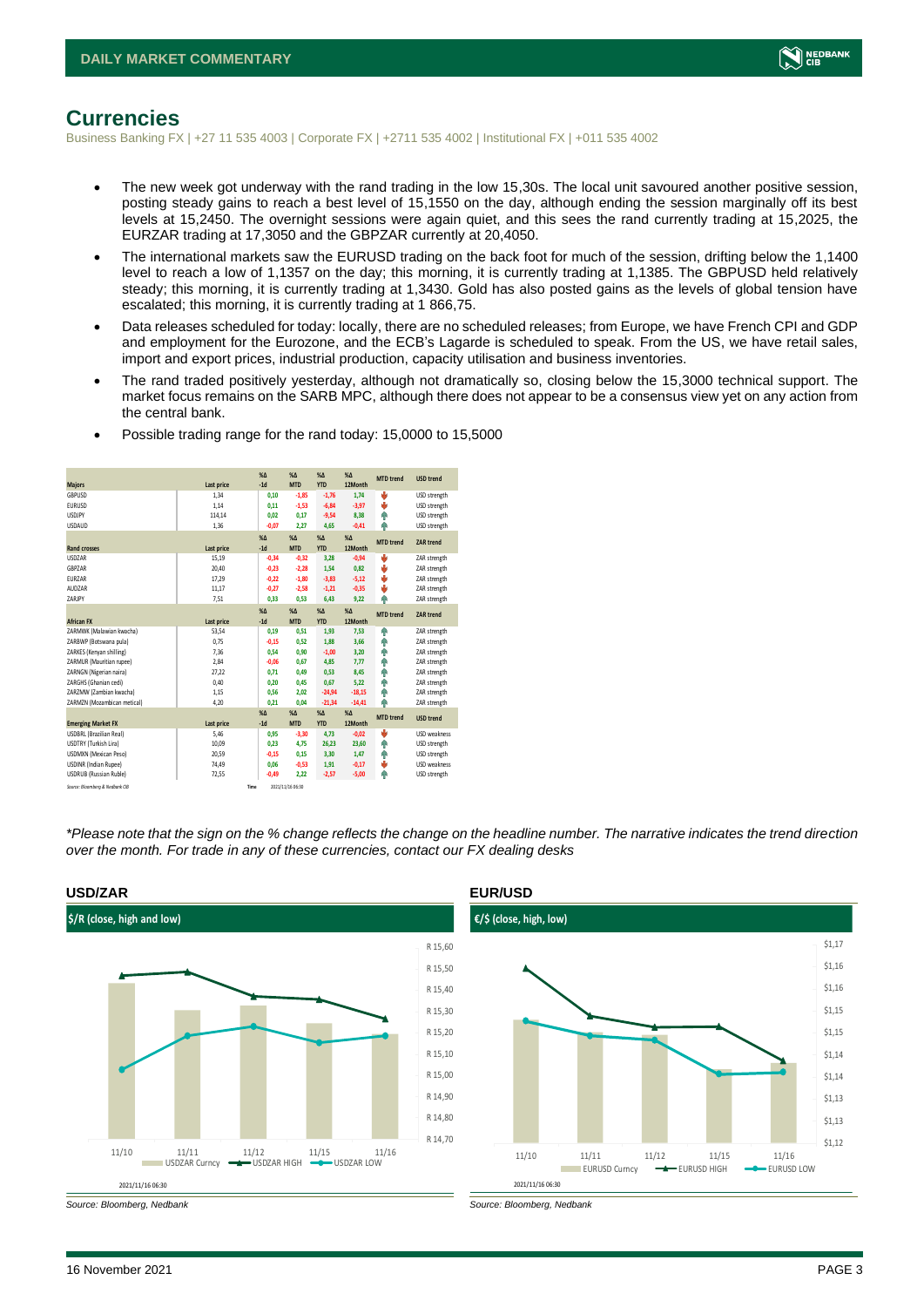## <span id="page-3-0"></span>**Commodities**

Nedbank CIB Market Commentary | CIBMarketComm@Nedbank.co.za | +27 11 537 4091| +27 11 535 4038

• Commodity prices have recovered with benchmark crude oil prices rising again as the Biden administration remained tight-lipped as to whether or not it would be tapping its strategic oil reserves to alleviate pricing pressures. Brent crude oil moved back above USD82,50 per barrel. Gold ticked higher to mark just shy of USD1 870 per ounce while PGMs were mixed with platinum higher while palladium was lower.

| <b>Commodities</b>              | Last price | $%$ $\Delta$<br>$-1d$ | %Δ<br><b>MTD</b> | $%$ $\Delta$<br><b>YTD</b> | $%$ $\Delta$<br>12Month | <b>MTD</b> trend |
|---------------------------------|------------|-----------------------|------------------|----------------------------|-------------------------|------------------|
| Brent near future (\$)          | 82,69      | 0,78                  | $-2,00$          | 59,63                      | 88,70                   | U                |
| WTI crude (\$)                  | 81,39      | 0,63                  | $-2,61$          | 67,75                      | 96,88                   | U                |
| Gold spot (\$)                  | 1864,90    | 0,11                  | 4,57             | $-1,76$                    | $-1,27$                 | Ĥ                |
| Platinum spot (\$)              | 1 090,13   | 0,03                  | 6,64             | 1,68                       | 17,30                   | Ĥ                |
| SA white maize spot (R)         | 3 340,00   | 3,50                  | $-0,27$          | 0,69                       | $-4,79$                 | μ                |
| Source: Bloomberg & Nedbank CIB |            | Time                  | 2021/11/16 06:30 |                            |                         |                  |



*Source: Bloomberg, Nedbank*





*Source: Bloomberg, Nedbank Source: Bloomberg, Nedbank*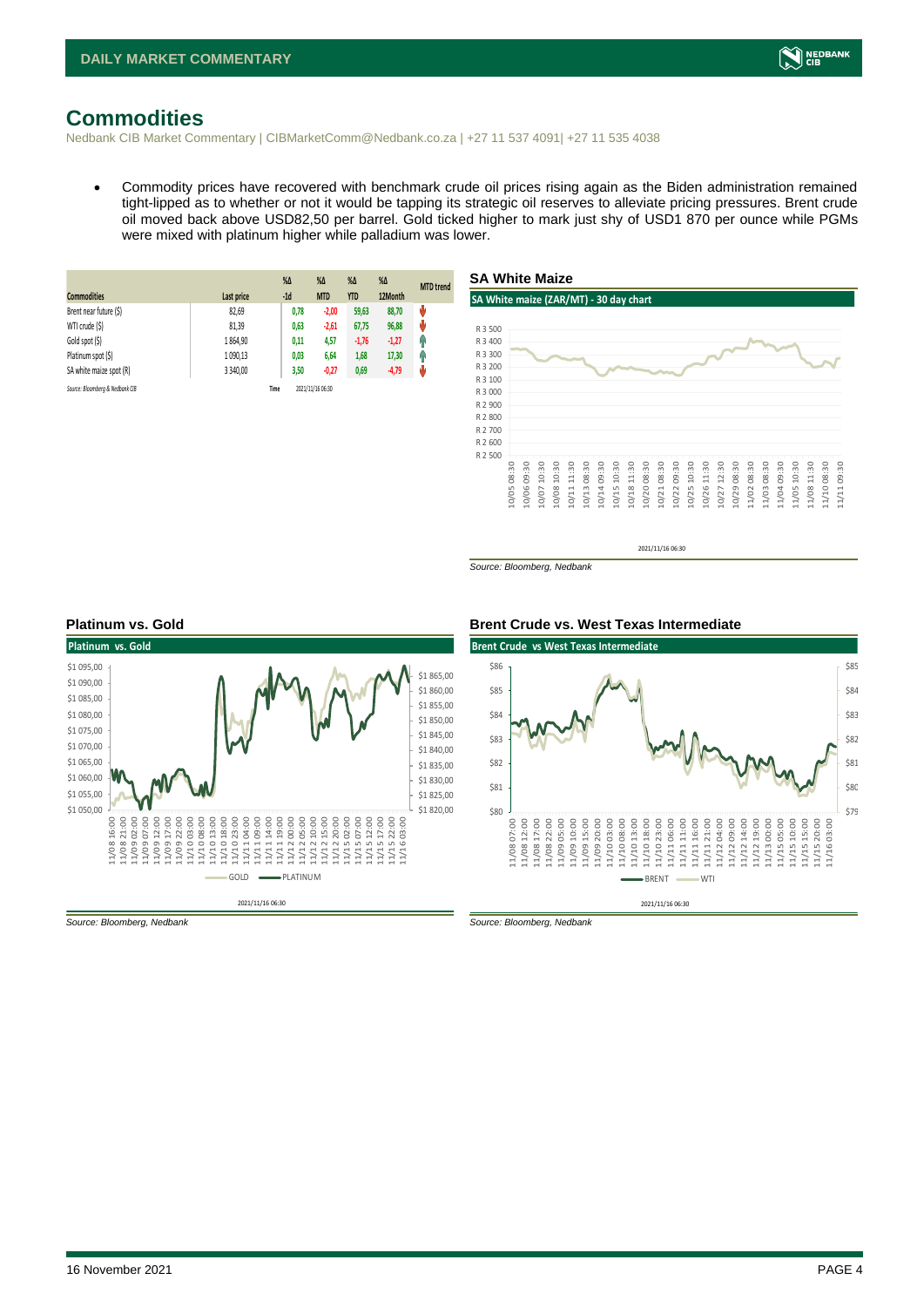

## <span id="page-4-0"></span>**Equities**

Cash equities | +2711 535 4030/31

### **South Africa**

• Top40 +0,2%. The market managed to claw back the intraday losses and extend its upward momentum – albeit only marginally. Looking at the scoreboard, you had industrials (+1,2%) and banks (+1%) in the lead while resources (-1,2%) extended their move lower. VOD (-1,3%) released its 1H nrs that showed group rev of R49,9bn, up 4,2%; EBITDA of R20bn with the EBITDA margin at 40,3%; and SA service rev +3,6%. All of these were better than what we were looking for, but topline (and more importantly, pre-paid topline) seemed to be the concern. SHP (+6,9%) released its 1Q update, which read really well: total group (excluding Supermarkets RSA LiquorShop) +7,9% was a big beat, esp looking at the high base. SA Supermarkets (ex liquor) +9,9% was exceptional.

### **UK/Europe**

• European stocks pulled ahead to a fresh record as optimism over a robust profit outlook offset worries about inflation and growth. The Stoxx 600 Index was up 0,4% by the close in London. Retailers and utilities rallied, while miners declined with metals prices as Chinese steel production tumbled. BNP Paribas SA jumped after it was said to be considering a sale of its US arm, Bank of the West. Royal Dutch Shell gained after the oil and gas company said it plans to simplify its structure.

#### **USA**

• The S&P 500 Index finished a see-saw trading session essentially where it started Monday, extending its streak of less than 1% moves in either direction to the longest in 22 months. The equities benchmark ended unchanged in percentage terms, while its equally weighted counterpart gained 0,5% and climbed close to a record high. Four of the 11 major industry groups fell, with healthcare and materials sliding the most while utilities and energy led the advancers. The tech-heavy Nasdaq 100 Index and the blue-chip Dow Jones Industrial Average fell by less than 0,1% each. The US 10-year yield rose to 1,62%. Tesla Inc and Nvidia Corp. weighed the most on the S&P 500.

#### **Asia**

• Asian stocks rose for a fourth day, led by gains in Hong Kong, with investors closely watching the US-China summit for fresh cues. The MSCI Asia Pacific Index climbed 0,3%, on track for its longest daily winning run since early September. The consumer discretionary and technology sectors provided the biggest boost to the benchmark. Hong Kong's Hang Seng Index jumped more than 1%: shares of Macau casino operators surged on hopes of better-than-expected outcomes from Macau's public consultation on a proposed amendment to the current gaming law.

|                                 |               | $\%$ $\Delta$    | $\%$ $\Delta$    | $\%$ $\Delta$ | $\%$    | 2020        | <b>MTD</b> trend |
|---------------------------------|---------------|------------------|------------------|---------------|---------|-------------|------------------|
| <b>Developed Markets</b>        | Last price    | $-1d$            | <b>MTD</b>       | <b>YTD</b>    | 12Month | Performance |                  |
| Dow Jones                       | 36 087,45     | $-0,04$          | 0,75             | 17,91         | 20,49   | 22,34       | A                |
| Nasdao                          | 15 853,85     | $-0,04$          | 2,29             | 23,01         | 32,96   | 35,23       | Α                |
| S&P 500                         | 4682,80       | $-0,00$          | 1,68             | 24,67         | 29,11   | 28,88       | ٨                |
| DJ Eurostoxx 50                 | 4386,19       | 0.36             | 3,19             | 23,46         | 26,54   | 25,12       | Α                |
| DAX                             | 16 148,64     | 0,34             | 2,93             | 17,71         | 22,91   | 25,22       | ٨                |
| CAC                             | 7128,63       | 0,53             | 4,37             | 28,41         | 30,29   | 26,46       | ٨                |
| <b>FTSE</b>                     | 7351.86       | 0.05             | 1,58             | 13,80         | 14,49   | 12,00       | Α                |
| ASX200                          | 7407,70       | $-0,84$          | 1,15             | 12,46         | 14,24   | 13,38       | ٨                |
| Nikkei 225                      | 29 814,66     | 0,13             | 3,19             | 8,64          | 15,08   | 20,93       | ٨                |
| MSCI World                      | 3 2 2 6, 45   | 0,08             | 1,63             | 19,94         | 25,96   | 25,19       | ٨                |
|                                 |               | $\%$ $\Delta$    | $\%$ $\Delta$    | $\%$ $\Delta$ | $\%$    | 2020        |                  |
| <b>Emerging Markets</b>         | Last price    | $-1d$            | <b>MTD</b>       | <b>YTD</b>    | 12Month | Performance | <b>MTD</b> trend |
| Hang Seng                       | 25 658,04     | 1,05             | 1,11             | $-5,78$       | $-2,74$ | 9,07        | Ā                |
| Shanghai                        | 3 5 4 3 , 4 6 | 0,29             | $-0.11$          | 2.03          | 5,87    | 23,72       | V                |
| Brazil Bovespa                  | 106 334,50    | $-1,17$          | 2,74             | $-10,66$      | 1,54    | 27,07       | ٨                |
| India - NSE                     | 60 489,21     | $-0,38$          | 1,99             | 26,68         | 38,62   | 14,38       | ٨                |
| Russia Micex                    | 4 1 3 5 , 1 4 | 0,33             | $-0,36$          | 25,73         | 34,27   | 28,21       | V                |
| <b>MSCI Emerging</b>            | 1286.82       | 0.10             | 1.74             | $-0,34$       | 6,96    | 15,38       | ٨                |
|                                 |               | $\sqrt{\Lambda}$ | $\%$ $\Delta$    | $\%$ $\Delta$ | $\%$    | 2020        |                  |
| <b>SA Indices</b>               | Last price    | $-1d$            | <b>MTD</b>       | <b>YTD</b>    | 12Month | Performance | <b>MTD</b> trend |
| JSE All Share                   | 70 090.54     | 0,24             | 3,89             | 17,98         | 22,39   | 8,24        | A                |
| Top 40                          | 63 480,76     | 0,34             | 4,40             | 16,74         | 20,80   | 8,75        | ٨                |
| Resi 10                         | 63 925,72     | $-1,19$          | 1,49             | 11,03         | 22,04   | 20,01       | ٨                |
| Indi 25                         | 94 091,04     | 1,22             | 7,55             | 20,78         | 18,97   | 8,82        | Α                |
| Fini 15                         | 14 078,02     | 0,85             | 0,87             | 16,73         | 22,02   | $-4,30$     | A                |
| Source: Bloomberg & Nedbank CIB |               | Time             | 2021/11/16 06:30 |               |         |             |                  |



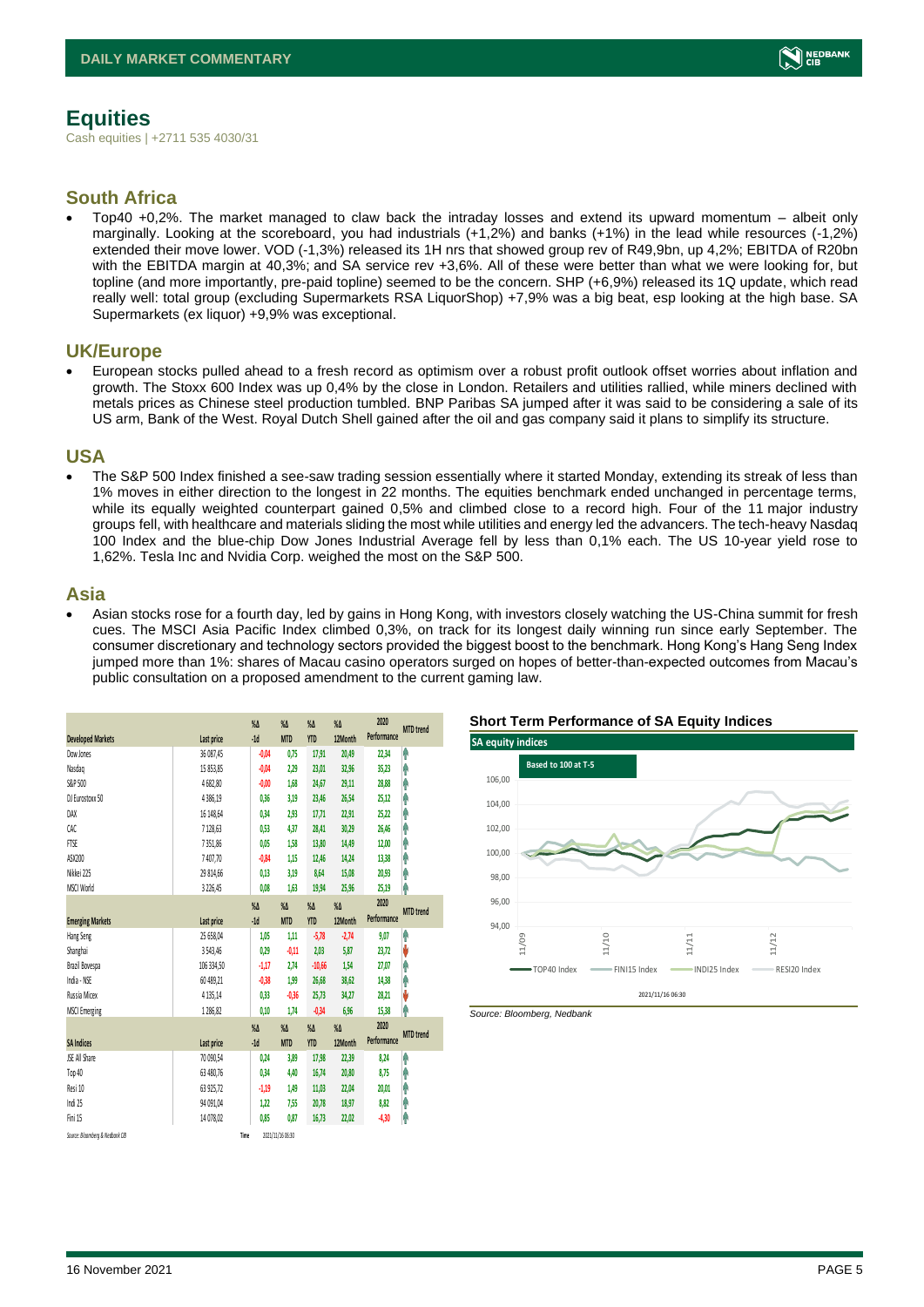## <span id="page-5-0"></span>**Last Day To Trade**

Susan Correia | Scorreia@Nedbankcapital.co.za | +27 11 295 8227

| <b>SHARE CODE</b> | <b>SHARE NAME</b>            | <b>DIVIDEND / INTEREST RATE</b> |
|-------------------|------------------------------|---------------------------------|
| 16 November 2021  |                              |                                 |
| LBHP              | Liberty Holdings 11c Pref    | Scheme of arrangement at 150cps |
| <b>MIX</b>        | Mix Telematics Ltd           | dividend @ 4cps                 |
| <b>NVE</b>        | Nvest Financial Holdings Ltd | dividend $@$ 5.75cps            |
| OCT               | Octodec Invest Ltd           | dividend @ 50cps                |
| <b>REM</b>        | Remgro Ltd                   | dividend @ 60cps                |
| <b>SAPCB</b>      | Sappi Southern Africa Ltd CB | interest $\omega$ 6466cps       |
| <b>SEA</b>        | Spear REIT Ltd               | dividend $@33.059220$ cps       |

*Source: JSE*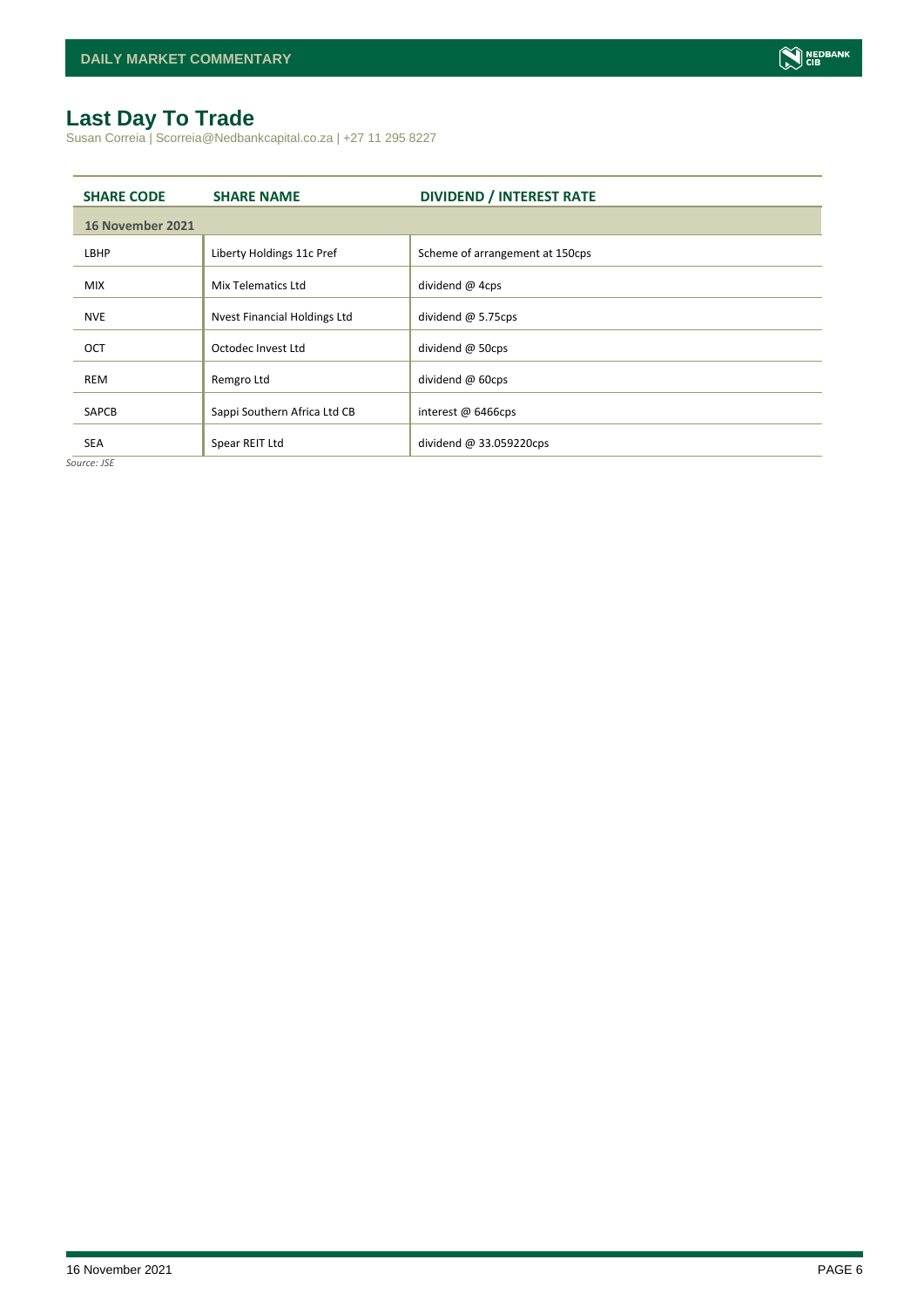## <span id="page-6-0"></span>**JSE Performance**

Nedbank CIB Market Commentary | CIBMarketComm@Nedbank.co.za | +27 11 537 4091

| Top40 constituents                 | Last price | $\%$ $\Delta$<br>$-1d$ | %Δ<br><b>MTD</b> | %Δ<br><b>YTD</b> | %Δ<br>12Month | 2020<br>Performance | <b>MTD</b> trend |
|------------------------------------|------------|------------------------|------------------|------------------|---------------|---------------------|------------------|
|                                    |            |                        |                  |                  |               |                     |                  |
| AGL: Anglo American Plc            | 581,19     | $-2,34$                | 1,04             | 22,54            | 35,54         | 21,60               | φ                |
| AMS: Anglo American Platinum Ltd   | 1648,10    | 1,21                   | 6,78             | 21,53            | 49,95         | 10,39               | φ                |
| ANG: Anglogold Ashanti Ltd         | 318,55     | $-1,07$                | 11,66            | $-7,00$          | $-12,29$      | 8,22                | φ                |
| APN : Aspen Pharmacare Holdings Lt | 217,00     | 0,22                   | $-10,79$         | 73,09            | 71,23         | 5,16                | V                |
| BHP: Bhp Group Plc                 | 394,80     | $-2,28$                | $-1,92$          | 1,48             | 16,07         | 17,98               | V                |
| BID: Bid Corp Ltd                  | 318,92     | $-0,05$                | $-2,72$          | 21,25            | 15,33         | $-20,34$            | ψ                |
| BTI: British American Tobacco Plc  | 536,00     | $-0,29$                | 0,39             | $-1,73$          | $-6,11$       | $-8,69$             | φ                |
| BVT: Bidvest Group Ltd             | 185,22     | 2,09                   | $-3,22$          | 17,96            | 19,95         | $-23,32$            | V                |
| CFR : Financiere Richemont-Dep Rec | 230,34     | 2,86                   | 22,53            | 75,70            | 81,10         | 19,69               | φ                |
| CLS : Clicks Group Ltd             | 281,28     | 0,67                   | 0,88             | 11,32            | 10,06         | $-1,53$             | φ                |
| CPI : Capitec Bank Holdings Ltd    | 1843,70    | 0,68                   | 8,02             | 28,69            | 34,64         | $-0,94$             | φ                |
| DSY: Discovery Ltd                 | 141,30     | $-0,14$                | 0,98             | $-7,97$          | 12,97         | 27,28               | φ                |
| EXX: Exxaro Resources Ltd          | 155,30     | $-1,33$                | $-7,14$          | 15,63            | 25,56         | 5,92                | ψ                |
| FSR: Firstrand Ltd                 | 58,18      | 1,46                   | 0,29             | 13,99            | 23,11         | $-18,73$            | φ                |
| GFI: Gold Fields Ltd               | 162,15     | 0,20                   | 13,15            | 17,87            | 2,54          | 43,50               | φ                |
| GLN : Glencore Plc                 | 73,76      | $-1,98$                | $-2,19$          | 63,47            | 92,58         | 7,95                | ψ                |
| GRT : Growthpoint Properties Ltd   | 13,56      | 0,97                   | 4,63             | 7,88             | 13,09         | $-43,15$            | Ą                |
| IMP : Impala Platinum Holdings Ltd | 207,82     | 2,23                   | 4,96             | 2,93             | 20,69         | 40,68               | φ                |
| INL: Investec Ltd                  | 73,75      | $-0,14$                | 5,36             | 101,28           | 89,93         | $-37,83$            | φ                |
| INP: Invested Plc                  | 72,49      | 0,72                   | 5,06             | 92,54            | 84,73         | $-42,72$            | φ                |
| MCG: Multichoice Group Ltd         | 124,02     | 1,36                   | 2,10             | $-7,45$          | $-2,00$       | 0,00                | φ                |
| MNP: Mondi Plc                     | 378,00     | $-1,25$                | $-0,68$          | 10,17            | 7,57          | 5,16                | ψ                |
| MRP : Mr Price Group Ltd           | 198,65     | 0,89                   | $-0,66$          | 16,41            | 23,79         | $-6,49$             | ψ                |
| MTN: Mtn Group Ltd                 | 159,64     | $-0,23$                | 16,54            | 165,23           | 133,97        | $-27,03$            | φ                |
| NED : Nedbank Group Ltd            | 162,43     | $-0,35$                | $-6,60$          | 25,45            | 22,23         | $-39,58$            | ψ                |
| NPH: Northam Platinum Holdings Lt  | 221,20     | 2,41                   | $-3,30$          | 5,57             | 22,49         | 69,50               | ψ                |
| NPN : Naspers Ltd-N Shs            | 2650,00    | 1,04                   | 2,31             | $-12,23$         | $-15,65$      | 31,80               | φ                |
| NRP : Nepi Rockcastle Plc          | 102,00     | $-0,10$                | $-0,39$          | 9,09             | 42,90         | $-21,25$            | V                |
| OMU: Old Mutual Ltd                | 14,20      | 0,28                   | 6,44             | 39,56            | 32,75         | $-39,52$            | φ                |
| PRX: Prosus Nv                     | 1312,04    | 0,20                   | $-1,73$          | $-18,16$         | $-18,40$      | 52,39               | V                |
| REM : Remgro Ltd                   | 138,11     | 1,69                   | 2,58             | 43,57            | 39,77         | $-32,51$            | Ĥ                |
| RNI : Reinet Investments Sca       | 282,00     | 1,49                   | 2,29             | 2,32             | $-1,83$       | $-0,68$             | φ                |
| SBK: Standard Bank Group Ltd       | 133,21     | 0,65                   | $-1,64$          | 4,82             | 3,46          | $-24,50$            | ψ                |
| SHP: Shoprite Holdings Ltd         | 197,80     | 6,92                   | 8,99             | 41,29            | 49,60         | 11,18               | φ                |
| SLM : Sanlam Ltd                   | 60,02      | 0,59                   | $-4,35$          | 2,16             | 4,55          | $-25,73$            | ψ                |
| SOL: Sasol Ltd                     | 261,20     | 1,70                   | 1,79             | 95,03            | 140,29        | $-55,87$            | φ                |
| SPP: Spar Group Limited/The        | 196,00     | 0,51                   | 0,52             | 3,41             | 9,74          | $-4,04$             | φ                |
| SSW : Sibanye Stillwater Ltd       | 54,47      | $-0,26$                | 2,12             | $-9,22$          | 2,75          | 67,18               | φ                |
| VOD: Vodacom Group Ltd             | 138,32     | $-1,28$                | 2,02             | 11,20            | 12,38         | 7,88                | φ                |
| WHL: Woolworths Holdings Ltd       | 57,13      | 0,60                   | 5,97             | 44,49            | 45,81         | $-18,64$            | φ                |
|                                    |            |                        |                  |                  |               |                     |                  |

 $Source: Bloomberg & Nedbank *CB*$ 

Time 2021/11/16 06:30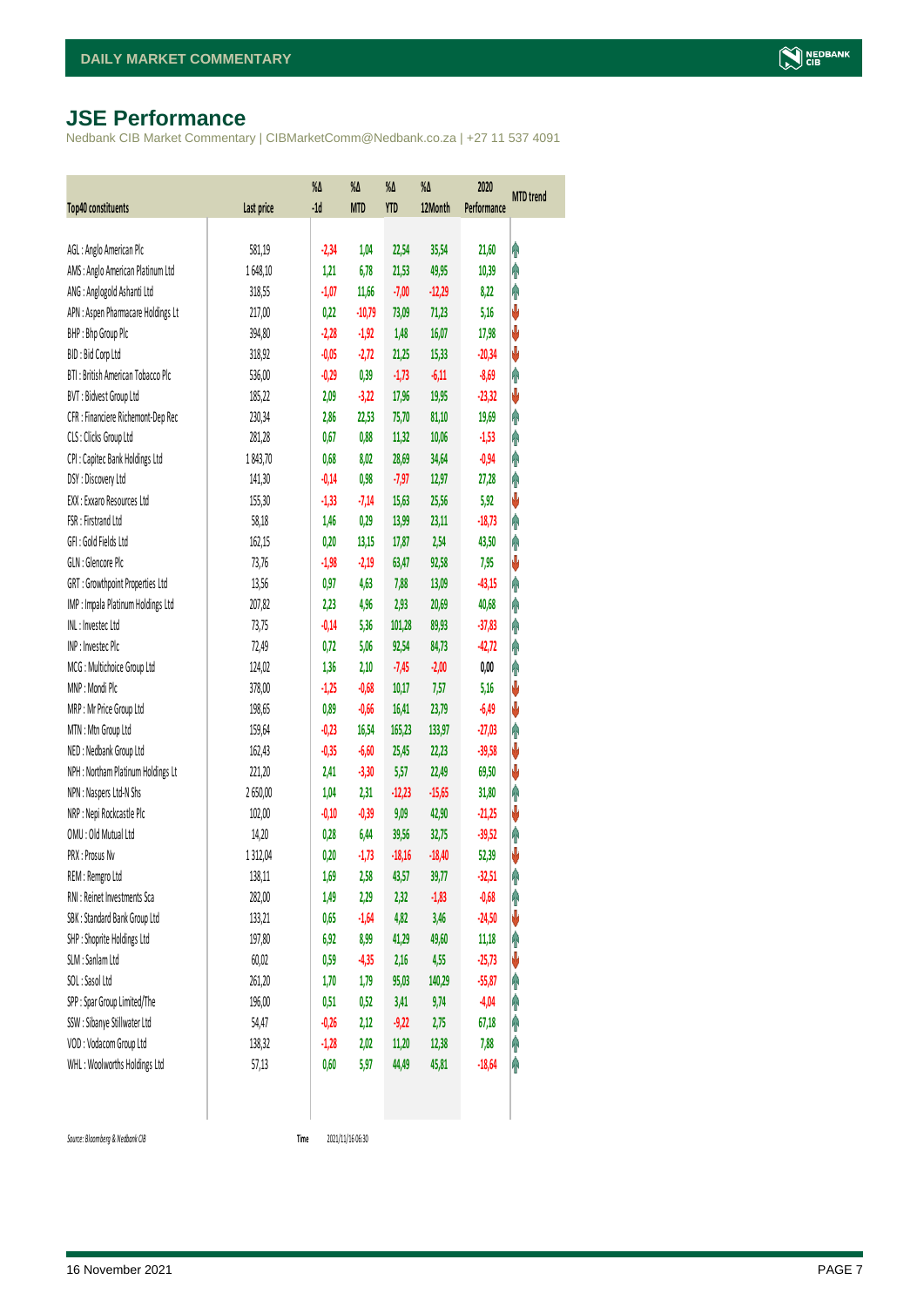## <span id="page-7-0"></span>**Foreign Flows**

Nedbank CIB Market Commentary | CIBMarketComm@Nedbank.co.za | +27 11 537 4091

| Foreign flows (bn)                  | <b>Week to 12 Nov 2021</b> | <b>Month to 12 Nov 2021</b> | <b>Year to 12 Nov 2021</b> |
|-------------------------------------|----------------------------|-----------------------------|----------------------------|
| Foreign flows into SA equity market | $-R$ 2,651                 | -R 0.995                    | -R 118,371                 |
| Foreign flows into SA bond market   | -R 14.383                  | -R 36.349                   | -R 173.148                 |
| Total foreign flows                 | -R 17.035                  | -R 37.344                   | -R 291.519                 |
| Source: Bloomberg                   | 2021/11/16 06:30           |                             |                            |

#### **Foreign Equity Flows: 5 Day History Foreign Bond Flows: 5 Day History**



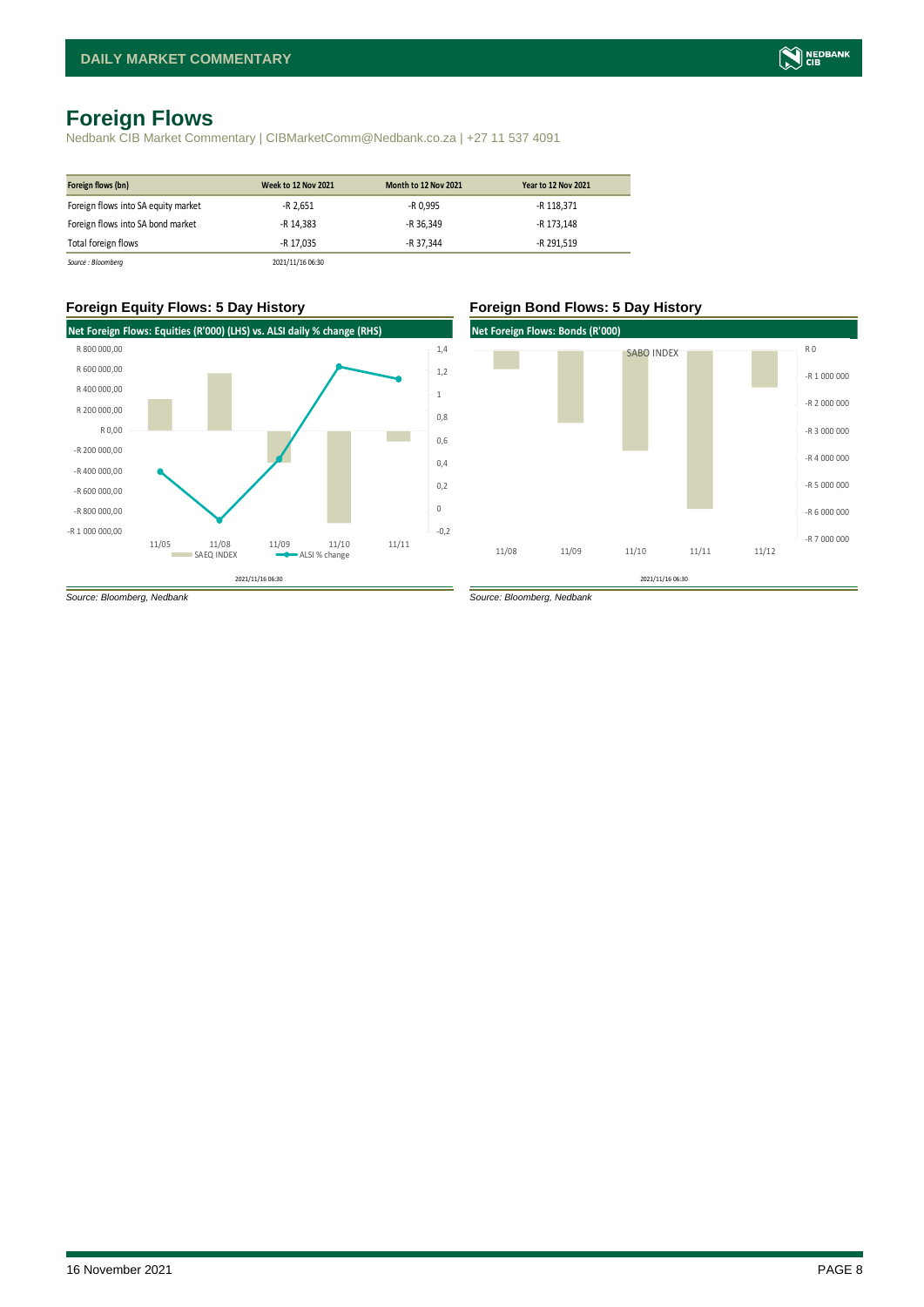## <span id="page-8-0"></span>**Economic Calendar**

Nedbank CIB Market Commentary | CIBMarketComm@Nedbank.co.za | +27 11 537 4091

|                          | Country | Event                             | Period           | Survey      | Actual                   | Prior       | Revised  |
|--------------------------|---------|-----------------------------------|------------------|-------------|--------------------------|-------------|----------|
| 15-November              |         |                                   |                  |             |                          |             |          |
| 01:50 AM                 | JN      | GDP Annualized SA QoQ             | 3QP              | $-0,70%$    | $-3,00%$                 | 1,90%       | 1,50%    |
| 01:50 AM                 | JN      | GDP SA QoQ                        | 3QP              | $-0,20%$    | $-0,80%$                 | 0,50%       | 0,40%    |
| 04:00 AM                 | CН      | Industrial Production YoY         | OCT              | 3,00%       | 3,50%                    | 3,10%       |          |
| 04:00 AM                 | CH      | Retail Sales YoY                  | OCT              | 3,70%       | 4,90%                    | 4,40%       |          |
| 06:30 AM                 | JN      | Industrial Production YoY         | SEP <sub>F</sub> |             | $-2,30%$                 | $-2,30%$    |          |
| 12:00 PM                 | EC      | Trade Balance SA                  | <b>SEP</b>       | EUR 0,0b    | EUR 6,1b                 | EUR 11,1b   | EUR 9,7b |
| 16-November              |         |                                   |                  |             |                          |             |          |
| 09:00 AM                 | UK      | ILO Unemployment Rate 3Mths       | <b>SEP</b>       | 4,40%       | $\frac{1}{2}$            | 4,50%       |          |
| 12:00 PM                 | EC      | GDP SA QoQ                        | 3Q P             | 2,20%       |                          | 2,20%       |          |
| 12:00 PM                 | EC      | GDP SA YoY                        | 3QP              | 3,70%       |                          | 3,70%       |          |
| 03:30 PM                 | US      | Retail Sales Advance MoM          | OCT              | 1,45%       |                          | 0,70%       |          |
| 04:15 PM                 | US      | Industrial Production MoM         | OCT              | 0,85%       |                          | $-2,42%$    |          |
| 04:15 PM                 | US      | Manufacturing (SIC) Production    | OCT              | 0,80%       |                          | $-0,70%$    |          |
| 04:15 PM                 | US      | Capacity Utilization              | OCT              | 75,90%      |                          | 75,20%      |          |
| 11:00 PM                 | US      | Net Long-term TIC Flows           | <b>SEP</b>       |             | $\frac{1}{2}$            | USD 79,3b   |          |
| 11:00 PM                 | US      | <b>Total Net TIC Flows</b>        | <b>SEP</b>       |             | $\blacksquare$           | USD 91,0b   |          |
| 17-November              |         |                                   |                  |             |                          |             |          |
| 01:50 AM                 | JN      | Imports YoY                       | OCT              | 31,80%      | $\overline{\phantom{a}}$ | 38,20%      |          |
| 01:50 AM                 | JN      | Trade Balance Adjusted            | OCT              | JPY -609,2b | $\overline{\phantom{a}}$ | JPY -624,8b |          |
| 01:50 AM                 | JN      | Exports YoY                       | OCT              | 10,30%      | $\frac{1}{2}$            | 13,00%      |          |
| 01:50 AM                 | JN      | Machine Orders YoY                | <b>SEP</b>       | 17,55%      |                          | 17,00%      |          |
| 09:00 AM                 | UK      | CPI YoY                           | OCT              | 3,90%       |                          | 3,10%       |          |
| 10:00 AM                 | SA      | CPI YoY                           | OCT              | 5,00%       | $\overline{\phantom{a}}$ | 5,00%       |          |
| 12:00 PM                 | EC      | CPI Core YoY                      | OCT <sub>F</sub> | 2,10%       |                          | 2,10%       |          |
| 12:00 PM                 | EC      | CPI YoY                           | OCT <sub>F</sub> | 4,10%       |                          | 4,10%       |          |
| 01:00 PM                 | SA      | Retail Sales Constant YoY         | <b>SEP</b>       | 0,70%       |                          | $-1,30%$    |          |
| 03:30 PM                 | US      | <b>Building Permits MoM</b>       | OCT              | 2,77%       |                          | $-7,80%$    |          |
| 03:30 PM                 | US      | Housing Starts MoM                | <b>OCT</b>       | 1,54%       |                          | $-1,60%$    |          |
| 03:30 PM                 | US      | <b>Building Permits</b>           | OCT              | 1630k       |                          | 1586k       |          |
| 03:30 PM                 | US      | <b>Housing Starts</b>             | <b>OCT</b>       | 1579k       |                          | 1555k       |          |
| 18-November              |         |                                   |                  |             |                          |             |          |
| 12:00 AM                 | SA      | SARB Announce Interest Rate       | MAY F            | 3,75%       |                          |             |          |
| 03:30 PM                 | US      | Philadelphia Fed Business Outlook | <b>NOV</b>       | 24,0        |                          | 23,8        |          |
| 05:00 PM                 | US      | Leading Index                     | OCT              | 0,80%       |                          | 0,20%       |          |
| 06:00 PM                 | US      | Kansas City Fed Manf. Activity    | <b>NOV</b>       | 28,0        |                          | 31,0        |          |
|                          |         |                                   |                  |             |                          |             |          |
| <b>Source: Bloomberg</b> |         | 2021/11/16 06:30                  |                  |             |                          |             |          |